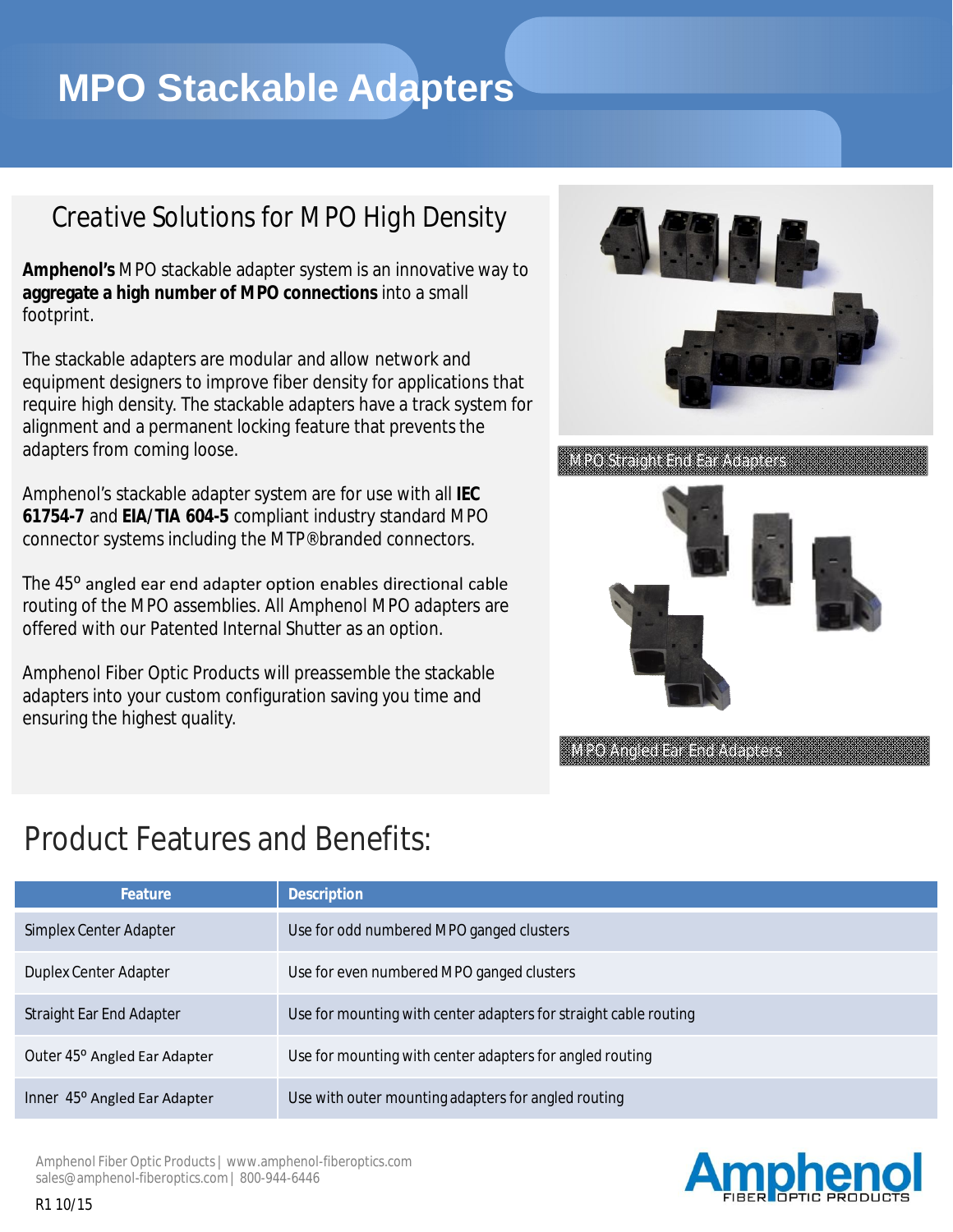## Product Specifications:

| <b>Parameter</b>       | Specification |
|------------------------|---------------|
| Compliant with IEC     | IFC 61754-7   |
| Compliant with TIA/EIA | TIA/FIA 604-5 |



## Ordering Information:



#### **Amphenol**

Amphenol is the world's leading interconnectivity provider. Founded in 1932, Amphenol designs, manufactures, and markets fiber optic, electrical, and coaxial interconnect products. Amphenol products are engineered and manufactured in the Americas, Europe, Asia, and Africa and offered through a worldwide sales and marketing organization.

#### **Experience**

As a manufacturer with over 80 years of interconnect design and development, Amphenol leads innovation in connector technology. Utilizing this experience, Amphenol is able to develop a cost effective end-to-end solution to satisfy a customer'sfull connectivity and cabling needs.

#### **Reliability**

Amphenol has a long history of total quality performance. Our high quality products, helpful customer service, and dependable product support from design through production result in satisfied customers.

Amphenol Fiber Optic Products | www.amphenol-fiberoptics.com sales@amphenol-fiberoptics.com | 800-944-6446

#### R1 10/15